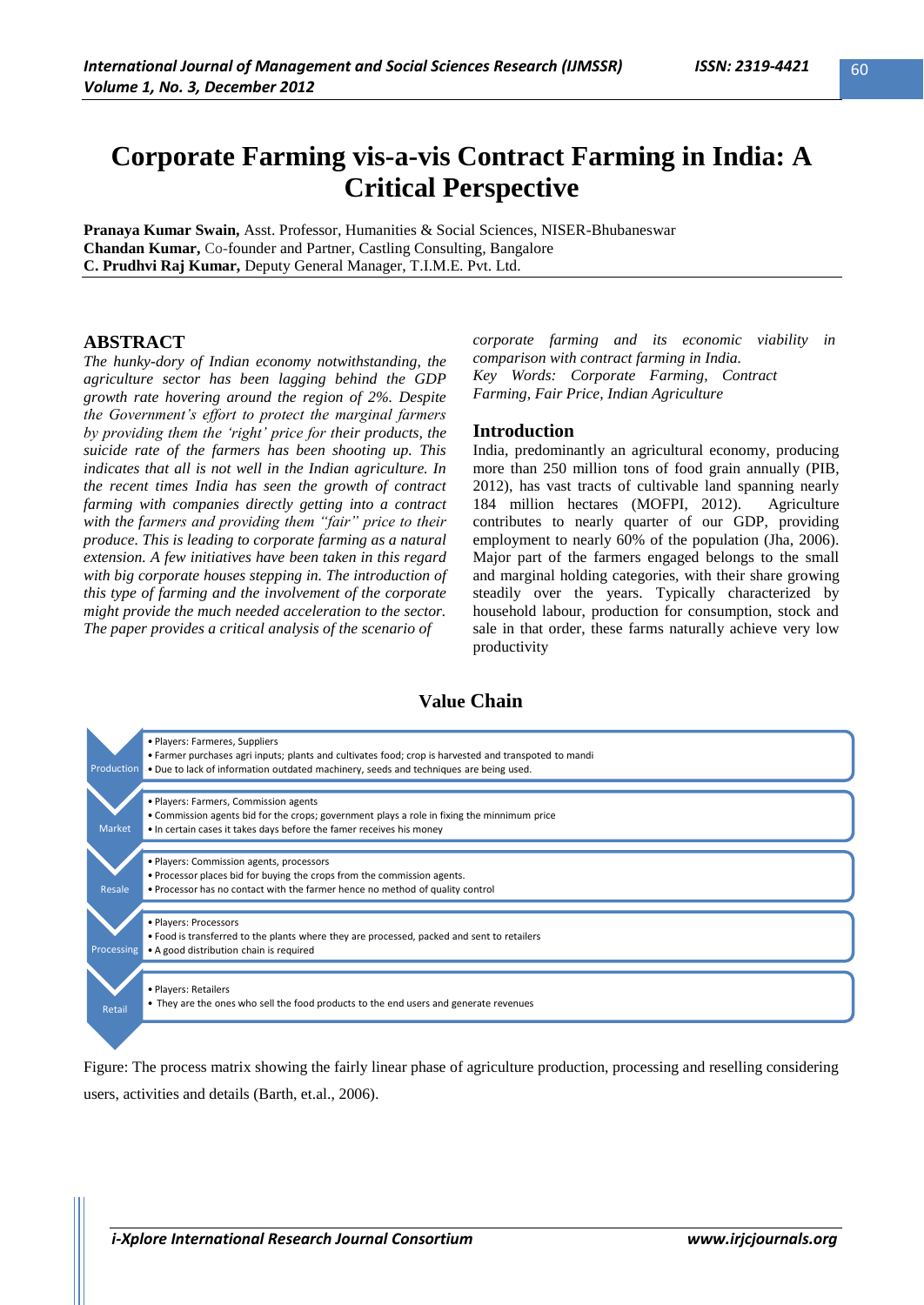## **The stakeholders**

The key players in the value web, from seed to sale, are as follows:

**Suppliers**: Supply of various inputs to the farmers is generally done by the government and other private corporations. While the former is known for its cheaper but less quality inputs, the latter provides good quality stocks but might arm twist the farmers.

**Farmers**: Though the farmer plays the central role, he is the least powerful in the value chain. In spite of government"s aid and price protection, farmers are generally at the mercy of both suppliers and commission agents. Razor thin margins and use of outdated technologies make it difficult to make any sort of sustainable progress.

**Commission Agent**: The middle man between the farmers and the processors were originally instituted to ensure fair prices to the farmers and to save them from the processors. However, in recent times it has been the agents who have been taking advantage, often low balling the farmers and charging the processors a premium.

**Processor**: Buying the crops from the agents, they process, pack and ship the food from their processing plants. Traditionally barred any direct contact with the farmers, they consequently lack control over quality and have little influence over what crop the farmers grow.

**Distributor:** They are responsible for delivering the processed food to retail stores and city- based markets as well as small markets and bazaars in the rural areas.

**Reseller**: These ranges from large super markets in cities to small open air shops in the villages. Though organized retail chains are emerging, the small stores continue to dominate the retail market in India.

**Government**: The Indian government has several aid and subsidy programs in place to assist farmers, however many of them are expensive and actually result in excessive debt for farmers. Under the guidance of the NAFED, the government also enacted a number of strict policies aimed at protecting the farmer from exploitive organizations. However, these policies are now being repealed as they have proven detrimental. (Barth, et. al., 2006)

### **Bottle Necks for Indian Agriculture**

The biggest issues being faced by the Indian agriculture sector are the low growth rate and the low productivity. Most of the Indian farmers are of "marginal" nature. They have illiterate, poor and have very small plots of land.

The objective of their farming is mostly to cater to the need of their family, stock for the future and then sell if surplus. They do not have exposure to the latest technologies and use the age old farming methods.

The quality of seeds used and the farm equipments are outdated and do not provide the desired productivity. The farmers do not have enough capital to buy the required farming equipments or arrange for the irrigation facilities. Most of these farmers depend on the undercover tenancy lands and hence can not go to the banks for loans. The



Data Source: http://agcensus.nic.in/document/analysis01natasg.htm

#### 2000-01 Agriculture Census Data of India

local bankers charge them very high interest rates (above 25%). This renders them incapable of using the latest equipments or investing in good irrigation facilities. They have to depend solely on the government for all this.

### **Policies and reforms**

The agriculture policy followed by the government after the independence can be broadly divided into three phases.

| <b>Policy:</b>              | Parameter \Pre green Green<br><b>revolution</b>                                                                                                                                                                                                                                                                                     | revolution                                                                                                                                                                                                                                                       | <b>Post</b><br>green<br>revolution |
|-----------------------------|-------------------------------------------------------------------------------------------------------------------------------------------------------------------------------------------------------------------------------------------------------------------------------------------------------------------------------------|------------------------------------------------------------------------------------------------------------------------------------------------------------------------------------------------------------------------------------------------------------------|------------------------------------|
| Time phase                  | $1950s$ – mid Mid $1960s$<br>1960s and the set of the set of the set of the set of the set of the set of the set of the set of the set of t                                                                                                                                                                                         | 1980                                                                                                                                                                                                                                                             | $-1980$ - present                  |
| Land<br>holding<br>pattern  | <b>Extremely</b><br>skewed<br>farmers<br>lands and the second state of the second state of the second state of the second state of the second state of the second state of the second state of the second state of the second state of the second state of the second s<br>$\mathbf{A}$<br>population was and DDP<br>landbased poor | Not skewed Debate on land<br><b>Brought</b><br>8% of the uncultivated land Transparency in<br>held under cultivation land records<br>53% of the Soil & water through<br>conservation computerization<br>large through DPAP                                       | rules                              |
| <b>Thrust</b><br>the policy | ceiling act<br>project, research,<br>landlordism,<br>security<br>farming and technology                                                                                                                                                                                                                                             | of Implementation Aimed at Increase<br>of the land increase in yield subsidies<br>Provided the support<br>Major irrigation farmers with Decline<br>abolition of marketing, input spending in agri<br>supply, credit, inframet by<br>of price support the farmers | in<br>and<br>in<br>public sector   |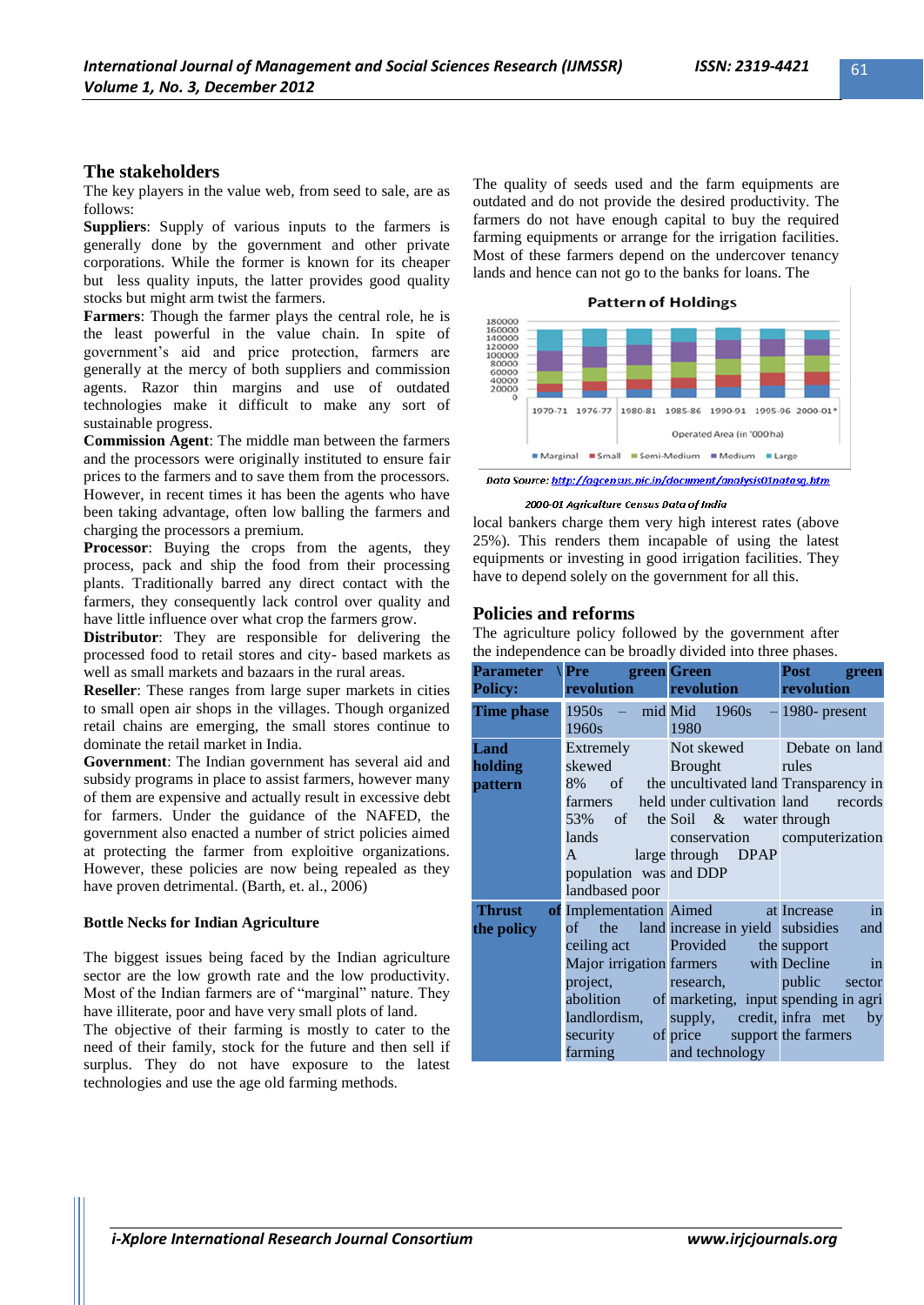Though the ceiling act solved the problem of "land based poor", it created a number of small farmers with small holdings of land and these farmers had too little resources to implement various technologies required to increase the productivity. India faced severe food crisis in spite of the active government support as productivity remained very low and It was the green revolution initiated by the then Prime Minister Lal Bahadur Shastri which aimed at increasing the yield. It was a form of contract farming providing the farmers with the necessary technology, credit, supplies and price support. This phase saw the agricultural yield of the country shooting up greatly.

The post green revolution, our industrial policy headed steadily towards de licensing and deregulation, while our agricultural policy lacked a specific direction in terms of the policy implementation. From the government, though there was a considerable increase agricultural support and subsidy expenses, the spending on agricultural infrastructure decreased greatly. An increase in the investments by the farmers during the same time compensated this decrease infrastructural spending. The market driven growth was largely characterized by the farmers diversifying in non food grain output like milk, fishery, poultry, vegetables, fruits etc.

### **National Agricultural Policy (NAP)**

The National Agricultural Policy (NAP) document aims to attain output growth rate in excess of 4 percent per annum in agriculture sector based on efficient use of resources. It seeks to achieve this growth in a sustainable manner and with equity. Some of the reforms the government has initiated are: (a) liberalization of land lease market (b) proposal to change regulation to promote contract farming and private markets. Contrary to the general perception it's the small farmers who account for the bulk of land leases. The main effects of leasing being illegal are: (a) a significant portion of the cultivable land remains unused, and (b) the small farmers have to raise money from the money lenders at a much higher rate. With the legalizing of this, these two things will be taken care of. Liberalisation of external trade requires policies to deal with volatile nature of international prices. Impact of volatility on imports can be regulated through appropriate tariffs but maintaining export poses serious problem. Price stabilisation funds for exports can help to maintain export at the times of low international prices. Incentive to agriculture should be provided by promoting competitive trade. These incentives should be consistent with demand side factors. Due to lot of regional variations, national level terms of trade often conceals regional story. There is a need to monitor TOT at regional level and to ensure that agricultural incentives promote regional equity. (Chand, 2002)

## **Contract Farming**

Contract Farming (CF) can be defined as a system for the production and supply of land based and allied produce by farmers/primary producers under advance contracts, the essence of such arrangements being a commitment to provide an agricultural commodity of a type, at a specified time, price, and in specified quantity to a known buyer (Singh, 2007).

Contract farming is an agreement that involves producers/farmers, intermediaries, processing and or marketing firms, to provide the farm produce at predetermined prices and quality, at specified places, after a specified duration. The contracts could be of three types namely : (i) procurement contracts under which only sale and purchase conditions are specified; (ii) partial contracts wherein only some of the inputs are supplied by the contracting firm and produce is bought at pre-agreed prices; and (iii) total contracts under which the contracting firm supplies and manages all the inputs on the farm and the farmer becomes just a supplier of land and labour. The relevance and importance of each type varies from product to product over time and these types are not mutually exclusive In fact, CF can be described as a halfway house between independent farm production and corporate/captive farming and can be a case of a step towards complete vertical integration or disintegration depending on the given context . CF is known by different variants like centralised model which is a company farmer arrangement; outgrower scheme which is run by the government/ public sector/joint venture; nucleusoutgrower scheme involving both captive farming and CF by the contracting agency; multi-partite arrangement involving many types of agencies; intermediary model where middlemen are involved between the company and the farmer; and satellite farming referring to any of the above models (Singh, 2007).

## **Contract Farming in Thailand**

Ab initio, domination by middle men between companies and farmers has been a striking feature of Thai contract system. The state plays a vital role in policy front and also ensures private sector participation by a variety of ways. Apart from the co-ordinating role, and the local authority support, it also reallocated a 250 million baht deposit in Bank for Agriculture and Agricultural Cooperatives (BAAC). BAAC joins with a private firm for loan issuing and deducted the loan and interest from farmers' sale receipts. The main reasons for the failure of contract farming for farmers were the heavy reliance of companies on government support. The rigidity of the term of contract, which was purposively set forth for fairness to both the firms and farmers, was another reason due to which the firms lost flexibility in their management. The farmers needed time to adapt to new crops which usually came with new technology. When new crops did not provide desirable yield and return, farmers were discouraged and shifted back to their old crops. (Singh 2004)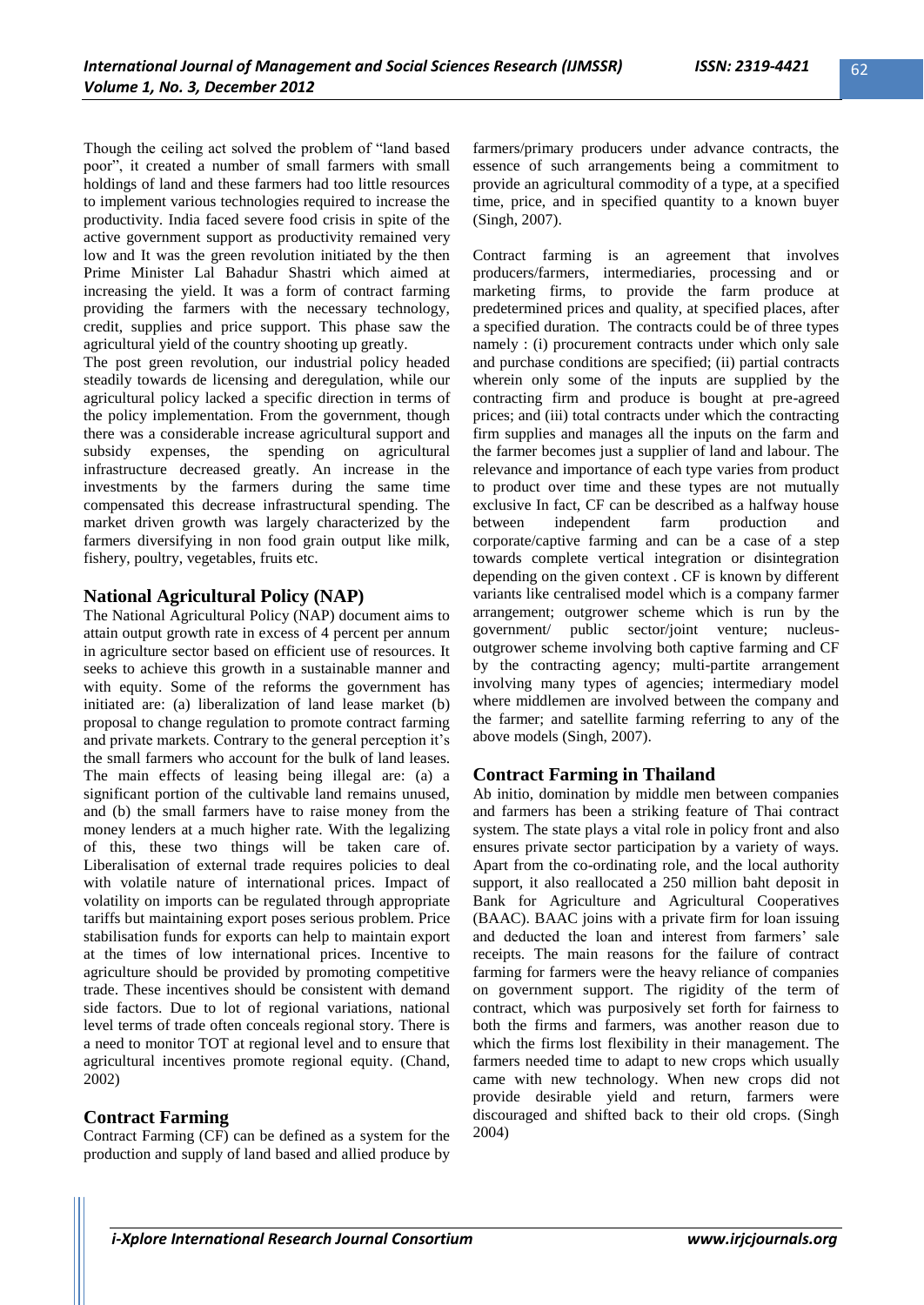

Source : Singh, 2005, Economic & Political Weekly

# **Emergence/ History**

Contract Farming has its historical roots during the time when the Europeans first introduced indigo and opium cultivation in the Bengal Region, under the East India company rule. ITC"s contracts with the farmers of Andhra Pradesh for growing Virginia tobacco during the 1920s, emergence of seed companies during the 1960s, the green revolution during the 1970s and finally the tomato farming contracts by Pepsico in Punjab during the 1990s can be quoted as some of the milestones in the emergence of contract farming in India. Several cash crops like tea, coffee, rubber, indigo etc are introduced in various parts of the country, mostly through a central expatriate-owned estate surrounded by small out growers' model. Since the Green Revolution, Government started the largest contract farming model, through which it subsidized fertilizers, provided new hybrid variety seeds, provided training and also guaranteed the procurement by State agencies with a minimum support price. In India, contract farming model had mixed results, due to some failures on the part of one of the stake holders and poor design of contracts. In India, contract farming by the corporate sector has so far been more of a case of buy back and input supply, except for some exceptions in states like Punjab, where the state is actively involved in some of the contracts.

# **Some cases of Contract Farming in India**

**The Pepsi Case**: Punjab could not maintain the momentum in agricultural growth generated by Green revolution by the early 1980s. The State governmentappointed Johl Committee (1986) recommended diversification within farming away from wheat-paddy rotation to the extent of 20 per cent

of area in favour of fruit and vegetable, fodder and oilseeds crops. Following gradual opening of industrial sector, Pepsi was allowed for contracting and processing of tomatoes.



Source : Singh, 2004 Economic& Political Weekly



Tri-Partite Contract Farming

Source : Singh, 2004 Economic& Political Weekly

Pepsi brought in the necessary inputs, partnered with PAIC and Voltas, and maintained prompt payments, which resulted in the emergence of corporate farming in Punjab, in a big way.

Pepsi could not get the trust of the farmers fully, as the contracts were entirely tilted towards it. Also, the

farmers were too dependent on Pepsi, which had the right of refusal, while the farmers were penalised on default. Pepsi could not maintain it for long and sold it off to HLL.

**Rallis India Case**: The company provides all inputs, technical support and finance to registered growers for a specific crop and facilitates the sale of produce at reasonable prices. The company follows a consortium approach. It has tied up with banks like ICICI and SBI and with buyers of produce like HLL, Picric and Cargill. The system is run through a network of 10 Rallis Kissan Kendras (RKKs) across the country.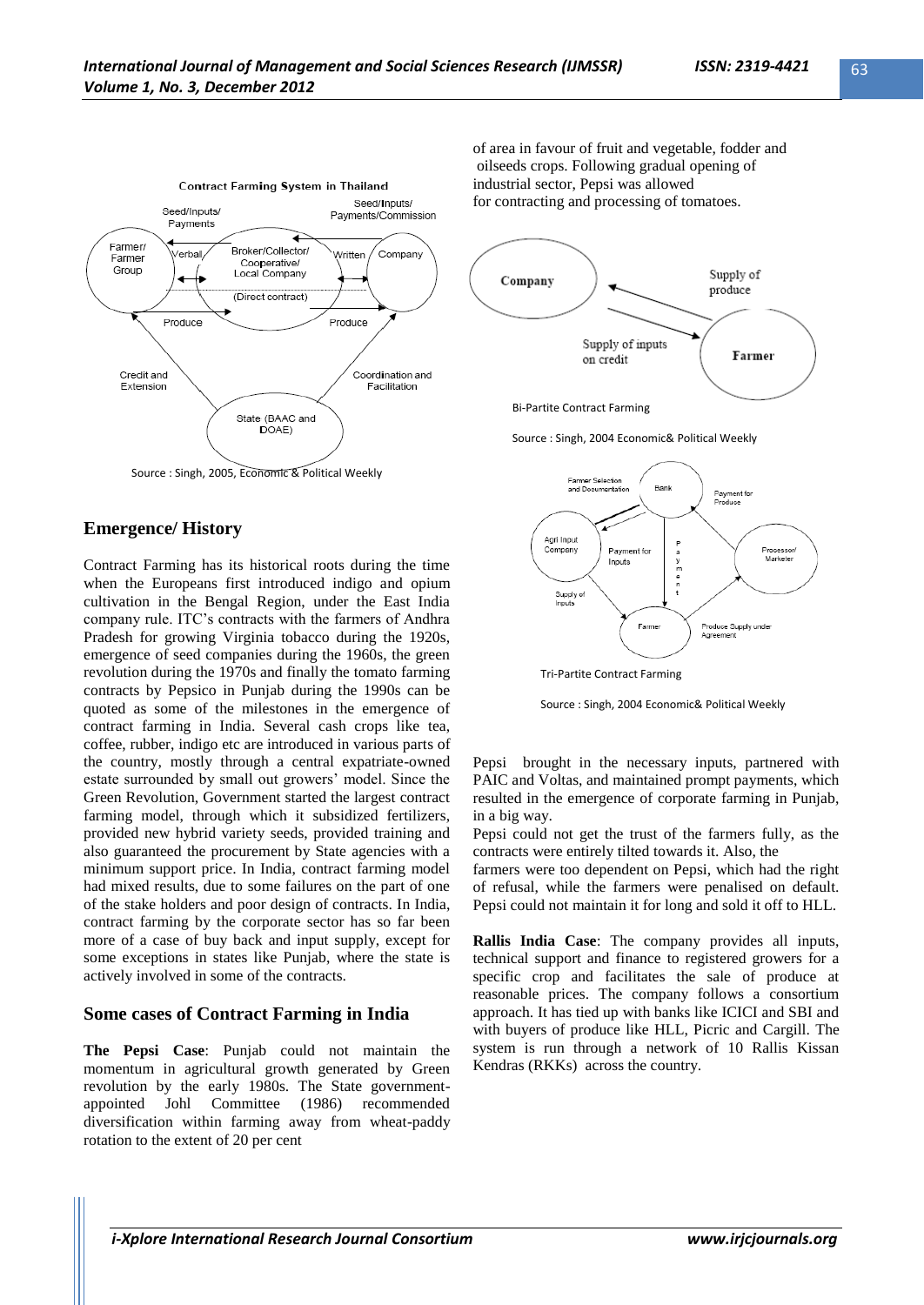

Source : Singh, 2004 Economic& Polotical Weekly

**State led Contract farming in Punjab:** The Punjab government in October 2002 (for the rabi season) aimed at reducing 10 lakh hectares under wheat-paddy rotation over the next five years and implemented contract farming jointly by the Department of Agriculture, Punjab Agro Foodgrains Corporation (PAFC, subsidiary of PAIC) and private companies. This was the first time that the state government became the intermediary between companies and farmers.



Source : Singh, 2004 Economic& Polotical Weekly

The PAFC not only provided seeds purchased from reputed companies like Adventa India and Pro-Agro, and extension to contract growers, also promised to buy back the entire produce at pre-agreed prices through a tripartite agreement involving PAFC, the seed company through its dealer, and the farmer. But, by the harvesting season for the contracted crops, the programme had run into rough weather.

Though contract farming has existed in Punjab for more Than a decade now, this was the first time that the state government became the intermediary between companies and farmers.

**Other experiences in India:** Seed contracting widely prevalent in india burdens the growers with costs like seeds, cultivation, monitoring, transport, wastages, grading and packaging. The growers also bear the risks like low germination, reduced yield, poor quality, and rejections. But the default rates of contract growers have been low as they are assured grain price for seed crop at least and yields are better than grain crops.

Contract farming in India is done by MNCs, domestic corporates in many areas. Tomato cultivation in Punjab, Haryana and chandigarh, Mushrooms in Haryana, Sunflower cultivation in Andhra Pradesh and Karnataka, Fruits and vegetables in Tamilnadu, Maharashtra and Andhra Pradesh can be given as prominent examples of contract farming. (Singh, 2007)

Examples of success stories which do not entirely fit in to the definition of contract farming would be Amul & NDDB for milk procurement, the Sugarcane cooperatives in Maharashtra, green leaf satellite out growers to the South Indian tea manufacturing industry, the prawn aqua culture farmers of AP & the rapid spread of poultry projects in West Bengal, Tamilnadu, Maharashtra, Andhra Pradesh & Punjab. ( sinha,PM. 2001)

Contract Farming can bring in higher efficiency, greater returns for the stake holders, positive spill over effects due to technology transfer (Pepsi case) etc. But, there can not be a single blue print or CF model for all situations across the diverse states of Imdia. Even for individual farmers, it is not contract per se but the relationship it represents which is crucial as the divergence between the two may prove crucial in determining the development of CF as an institution. It brings about a market focus in terms of crop selection by Indian farmers and reduces urban migration. It also flattens the seasonality in employment by giving a steady source of income to individual farmers, there-by creating self-reliance. (singh, 2006)

# **The other side of Contract Farming**

Most of the contracts are completely biased towards the buyer company, with the farmers becoming completely dependent on the contracting party. Crops being focused for non-local markets related to the processing company, the farmer loses his local market and is effectively tied to the contractor. With higher capital borrowed from the contracting agent, the farmer is again tied to the contractor. Private companies don't go for any long-term agreement with farmers. Often companies flout the terms stated in the contract, some times using the fine print to back out of predetermined prices."

Because of their myopic view, the contracting firms generally end up worseningthe natural resource crisis as most of the contracts are short term (one or two crop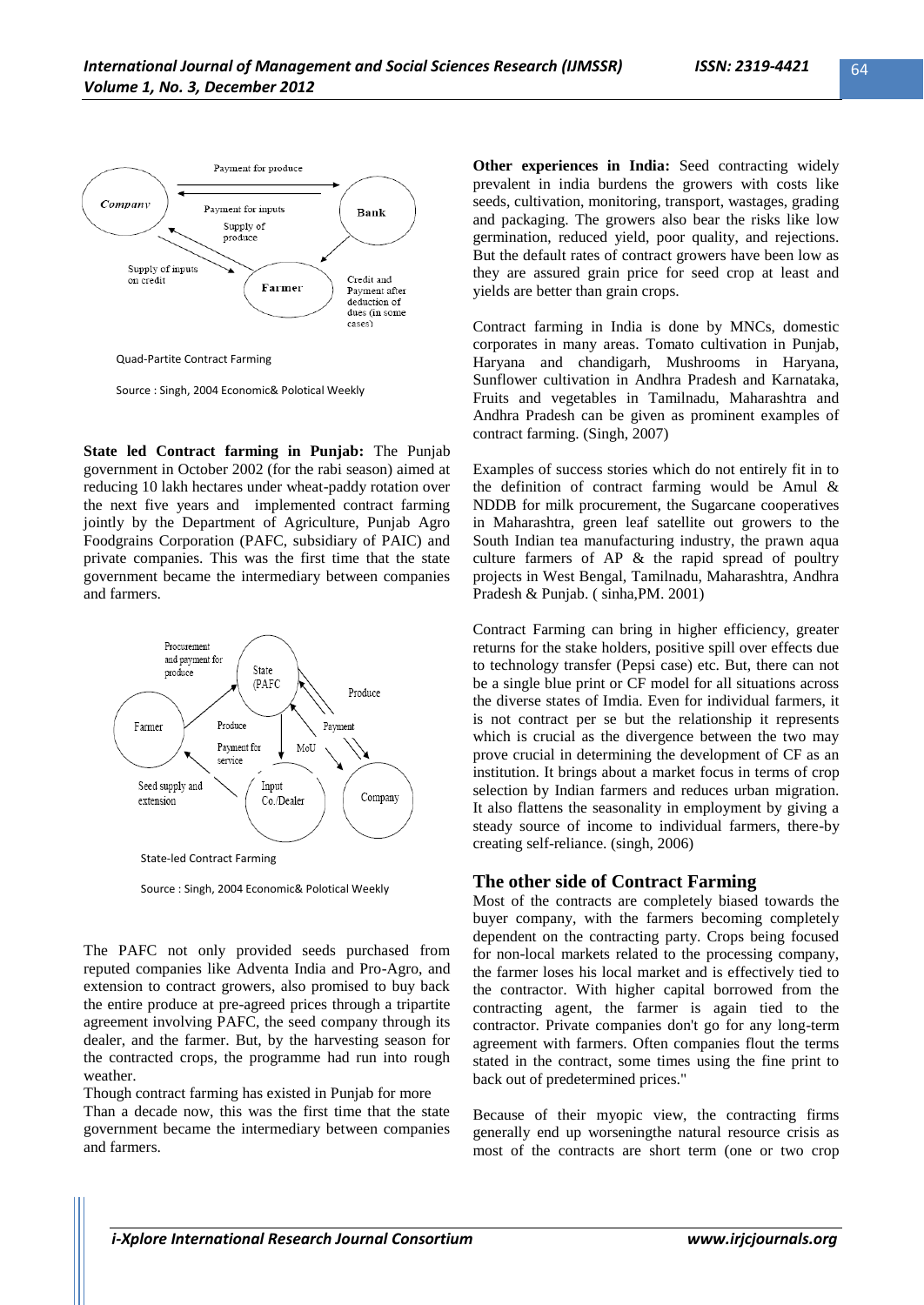cycles). The firms tend to look out for new growers and lands after squeezing out the fertility of the local resources, particularly land and water. The firms are only interested in their profits and do not care for the costs of effects like over-exploitation of groundwater, salination of soils. Effects like soil fertility decline, and pollution are externalised so far as the firm is concerned.

# **Stake holders – Companies**

For a corporate, the objective of contract farming is to integrate the supply chain to ensure timely availability of quality and quantity of materials. It also reduces the procurement cost for them by eliminating the middlemen. Building of relationships of trust with farmers through company reputation rather than marketing gimmicks is crucial.

**Rationale behind CF:** CF can be seen as a less risky alternative to corporate farming. Further, in India, supermarket chain growth including FDI in retail, international trade and quality issues will help in the spread of CF across crops and regions. Contract Farming is now considered to be a corrective to market imperfections and serves a useful purpose in its own limited sphere. (Rani BN, 2007)

**Farmer Selection:** Firms are inclined large farmers due of their capacity to produce better quality crops using the efficient and business-oriented farming methods, the large volumes of produce which reduces the cost of collection for the firm, their capacity to bear risk in case of crop failure, and various services provided by these large producers like transport, storage, etc. On the other hand, being associated with smaller farmers gives access to cheaper labour, government incentives.

**Advantages:** The key resource constraint ie land availability can be met through contract farming. Also, it reduces the uncertainty in supply, with consistency in quality and quantity. (Rani BN, 2007)

**Problems:** Main problems are the diversion of input materials to other uses and the default of the farmer. Also, the farmer gets discontented due to reasons like one sidedness of the contract, ill effects of technology give etc and wont be interested to continue. Land availability and socio-cultural constraints are also some things to worry about. (Rani BN, 2007)

# **Stake holders – Farmers**

Contracts can provide farmers with access to a wide range of managerial, technical and

extension services that otherwise may be unobtainable.

**Advantages:** A lot of benefits like appropriate technology access, skill transfer, access to credit, access to reliable markets come with the contract farming. It also gives the provision of inputs and production services, with a guarantees and fixed pricing structure. (Rani BN, 2007)

**Problems:** In many cases, the contracting company will be a monopsony in that locality, with huge bargaining power in their hands. Farmers generally bear most of the risk, which in case of Unsuitable technology and crop incompatibility ruins him. There is also scope for corruption and for Manipulation of quotas and quality specifications. (Rani BN, 2007)

# **Stakeholders – Government – APMC Act**

According to the government, the APMC Acts of different states had become a stumbling block for hypermarkets who wish to deal with the farmer directly, and scale up operations. The Model APMC Act, sought to amend the APMC Act to permit private and corporate bodies to establish a marketing network for agriculture produce. (Business Standard, Nov 02, 2004) The APMC act permitted marketing of produce only through regulated markets, and no direct sale is permitted.

Legal reform process for contract is being accelerated by the Indian government with Model APMC Act, which now permits setting up of private markets, selling of produce by growers outside the APMCs (regulated markets), setting up of direct markets, specialized commodity specific markets, regulation and promotion of contract farming, provision for agencies and measures to promote quality, standards, and alternative markets, and publicprivate partnerships to facilitate more and better linkage between firms and farmers. The Model APMC Act has both mandatory and optional provisions in a model contract farming agreement wherein mandatory provisions specify who can undertake contract farming activity, contract specifications, liabilities, farmer asset indemnity, and dispute resolution. The optional provisions are about farm practices, insurance, monitoring of crops, role of farmer bodies, and support to the contract farmers. It also makes it mandatory to register contract farming activity with a local authority. Further, futures trading has been permitted in 54 commodities (Landes and Gulati, 2004).

So far a number of states have either amended their respective APMC Acts in tune with APMC Model Act or have started the process for the same.. Even the Central Government has adopted coercive methods to force State governments to amend their APMC Acts.

# **Corporate farming**

Corporate farming refers to direct ownership or leasing in of farmland by business organisations in order to produce for their captive processing requirements or for the open market. When it is done for captive purposes, it is referred to as captive farming as well, though most of the time, the two terms are interchangeably used (singh 2006)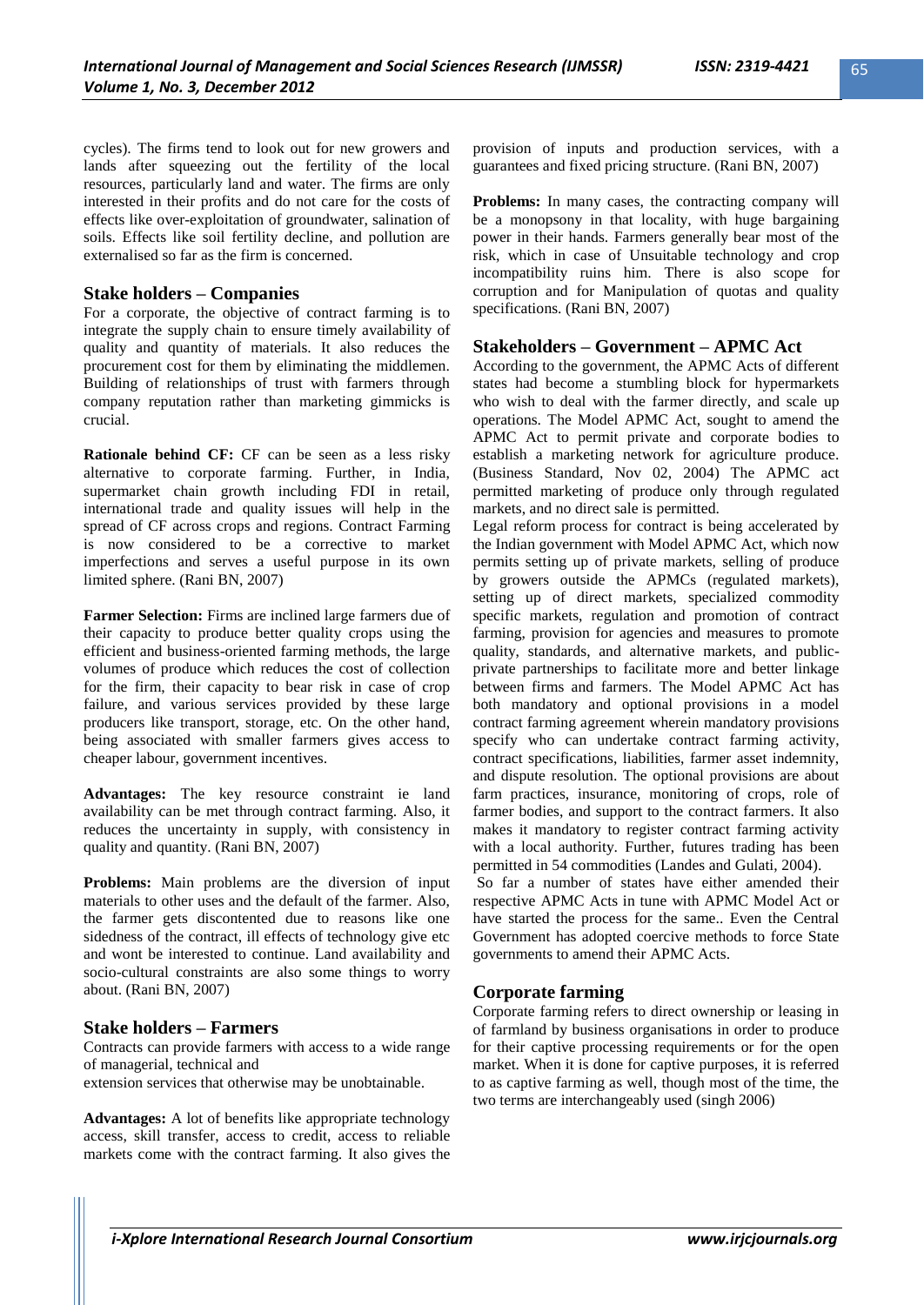# **Corporate Farming Cases:**

### **Jamnagar Farms Pvt. Ltd. – Subsidiary of Reliance Industries**

Jamnagar Farms, the 1700 acre agri-forestry, agrihorticulture farm set up in previously arid land near the RIL refinery, uses the recycled wastewater from the refinery for irrigation purposes. Though initially taken up as part of the plan to improvement environment, the company has now become a profitable proposition and has prepared a roadmap for expanding farm production in other states.

Discussions are at an advanced stage for setting up such farms in Andhra Pradesh, Karnataka and Maharashtra. With the investment in Jamnagar having touched Rs 10 crore during the past three to four years, sources said the foray in the agri sector was expected "to breakeven in seven years with an expected return rate of 30 per cent''.

Apart from mango which will constitute the bulk of the produce, 29 other products have been identified for the purpose. Jamnagar Farms currently owns Asia's biggest mango orchard spreading over 450 acres. (The Hindu, March 18, 2008)

### **Field Fresh: A 50:50 venture by Bharti Enterprises and Rothschild:**

With the idea of establishing a R&D enabled farm, Bharti Enterprises in partnership with Rothschild acquired around 300 acres of land in Punjab. The focus is on growing fruits and vegetables using the latest technology. Distribution of fresh fruits and vegetables is done to the European Union, Eastern Europe, South East Asia, Middle East and the CIS countries. It has already sent the first consignment of vegetables to the UK included okra, bitter gourd and chilli. This venture has helped the local farmers raise their monthly income. If we take the case of a family with two acres of land leased out to Field Fresh, the rent from the lease is Rs 30,000 per year (Rs 15,000 per year per acre). Suppose two members from the family work for the company, their income will be Rs 57,600 (at Rs 80 per day per worker). Thus the over all income of the family works out to be Rs 87,600. In the absence of such a farming model the average gross output of such a farm in Punjab is Rs 50,000 (without any cost deduction). (Singh, 2006)

### **Other side of Corporate farming**

Looking from the social perspective, corporate offering money for land to a marginal farmer might be an offer he can not refuse. Though this offer might be very tempting in the short term, it might end up leaving the farmer jobless and landless in the long term. Other stakeholders of the land like women or children might be exposed to the risk of losing the source of their livelihood. To avoid any such situation the government might bring a law which allows only leasing of the land and not complete sale (a variation of the land ceiling law).

The fertility of land is degradable and there is always the risk of the corporate not doing enough to maintain the fertility (especially towards the end of the lease). The farmer (or lesser) might be the loser in this case.

Corporate farming brings in various type of risks such as mismanagement, lack of understanding between the management and workers, neglect of field improvement etc. In fact, the reasons attributed to the failure of corporate farming in Iran are mismanagement due to lack of relevant experience, inflexible management, neglect, no contingency planning, under- capitalisation and poor labour relations.

### **Tenancy**

With the incidence of tenancy reforms, share of tenancy decreased from 23.34% during the year 1952-53 to 10.7% in 1961-62 and then to 7.18% in 1982.Reduction in the



*Data Source[: http://agcensus.nic.in/document/analysis01natasg.htm](http://agcensus.nic.in/document/analysis01natasg.htm)*

#### *2000-01 Agriculture Census Data of India*

area under tenancy was because of two diverse factors. First, the law that conferred ownership rights to erstwhile tenants. And second, evictions and resumptions by the

land owners, first during the 1960s and the then in the wake of green revolution when profits from self cultivation of land increased, may also explain the decline in area under tenancy.

The banning of tenancy and various lease restrictions has only pushed the phenomenon underground, rendering the tenants" position even more precarious. Also the new agricultural technology has substantially changed the nature and extent of tenancy. (Saxena, N. C. 2002.)

The Indian government's National Agriculture Policy policy envisages that "private sector participation, through contract farming and land leasing arrangements, will allow accelerated technology transfer, capital inflow and an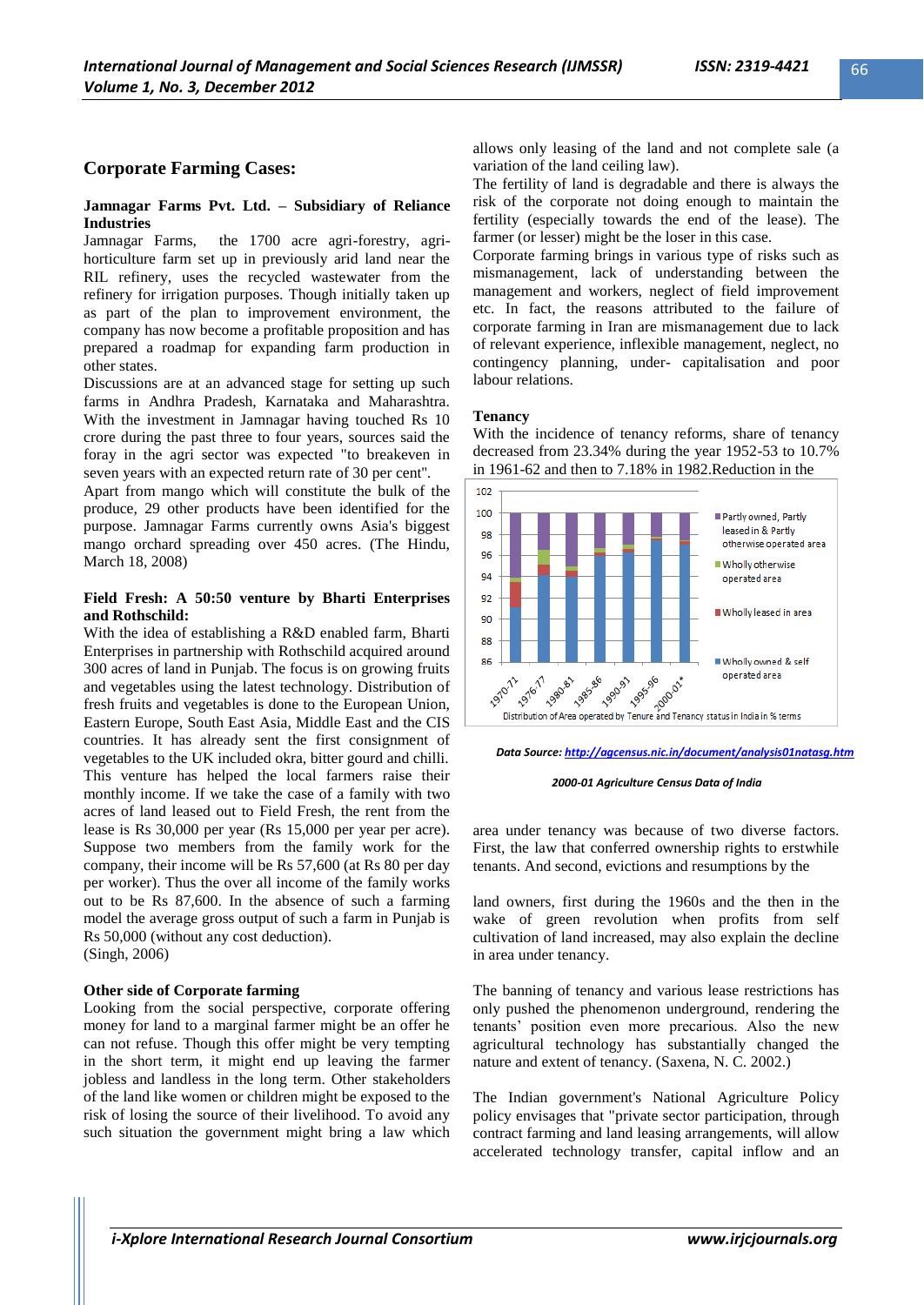assured market for crop production, especially of oilseeds, cotton and horticultural crops." (Report by Crisil for IBEF on Agriculture )

Under the Indian Constitution, land reform is the responsibility of individual states so while the federal government provides broad policy guidelines, the nature of land reform legislation, the level of political will and institutional support for land reform and the degree of success in implementing land reform have varied considerably from state to state with the agenda remaining unfinished in most states. (Chatterjee, 2002)

The government policy on tenancy varies from state to state in India with some states allowing it while it is illegal in certain states. However, prohibition has given way to concealed tenancy deals with around 15-25% of the tenancy deals in India being illegal and covert. The states of Gujarat, Madhya Pradesh, Karnataka, and Maharashtra have recently allowed agribusiness firms to buy and operate large land holdings for R&D, and export-oriented production purposes. And, even states like Punjab are planning to raise the ceiling on holdings in order to encourage large-scale farming for making farming a viable proposition in the state.(Singh 2006)

Most popular forms of lease markets are share cropping and fixed money or fixed produce; fixed kind or cash type has been gaining currency suggesting that lands with stable yields have been preferred for leasing-in. As the size of the farm increases, the owners are tilting towards fixed money lease, which is the feature of corporate farming. This is due to two reasons. 1) Deeper pockets of larger farmers, who wants to get all the benefits from his land. 2) Capital constraint for smaller farmer who can not pay to the owner and can only offer the share of the produce. In the case of the small farmer, what ever extra effort he puts in for better crop will be shared by the owner. So, this might hamper the productivity of the farm, with the farmer getting disillusioned. Corporate farming, one step ahead of the large farmer leasing in scenario, can bring in economies of scale and assure stable inflows and outflows.



*Data Source[: http://agcensus.nic.in/document/analysis01natasg.htm](http://agcensus.nic.in/document/analysis01natasg.htm)*

*2000-01 Agriculture Census Data of India*

The demand for liberalization of agricultural tenancy has come to the fore with the liberalization of economy. The business houses have been the biggest proponents of these reforms, corporate farming is a must for stable production and export performance (Singh, 1994). Many of the farmers who have committed suicide recently had rented in land, but not being legal tenants, had to borrow money from the moneylenders and could not repay the usurious interest rates (Deshpande 2003). So, the small marginal farmers will benefit greatly if tenancy is made legal, as at present, the tenant has no legal preotection and cannot raise money from financial institutions.

### **Waste lands**

In order to achieve a higher growth rate for the agriculture sector, the government has been looking for partnership with the corporate houses. With 17.45% of the land in India being wasteland in  $2003<sup>1</sup>$ , there lies huge opportunity to strengthen this partnership. The government of Gujarat has recently offered wastelands up to 2000 acres for horticulture and biofuels for 20 year lease to big corporate houses and resourceful farmers.

#### **Tamil Nadu Case:**

In order to make all possible use of wasteland Tamil Nadu has started the wasteland development program. Under this, the government lends out fallow and degraded land to the corporate sector and co-operative societies to be developed for agricultural activities. The government aspires to be a 'facilitator' between the famers and the corporate houses. The programme will cover cultivation of cash crops including cotton, fruits and vegetables, flowers, spices and plantation crops, among others, with forward linkages to agri-business, storage and markets. Government needs to consider inviting corporate houses for leasing these waste lands for longer durations like 25- 30 years. This might involve contribution of labour by farmers and sharing of revenues between the corporate and the farmers.

Similar initiatives can be taken up by other states as well but for this system to work fine the government will have to come up with comprehensive laws in order to handle any dispute. An efficient management of the wasteland can give India the target 4% growth rate of the agriculture sector.

1 http://dolr.nic.in/WastelandStateArea.htm

1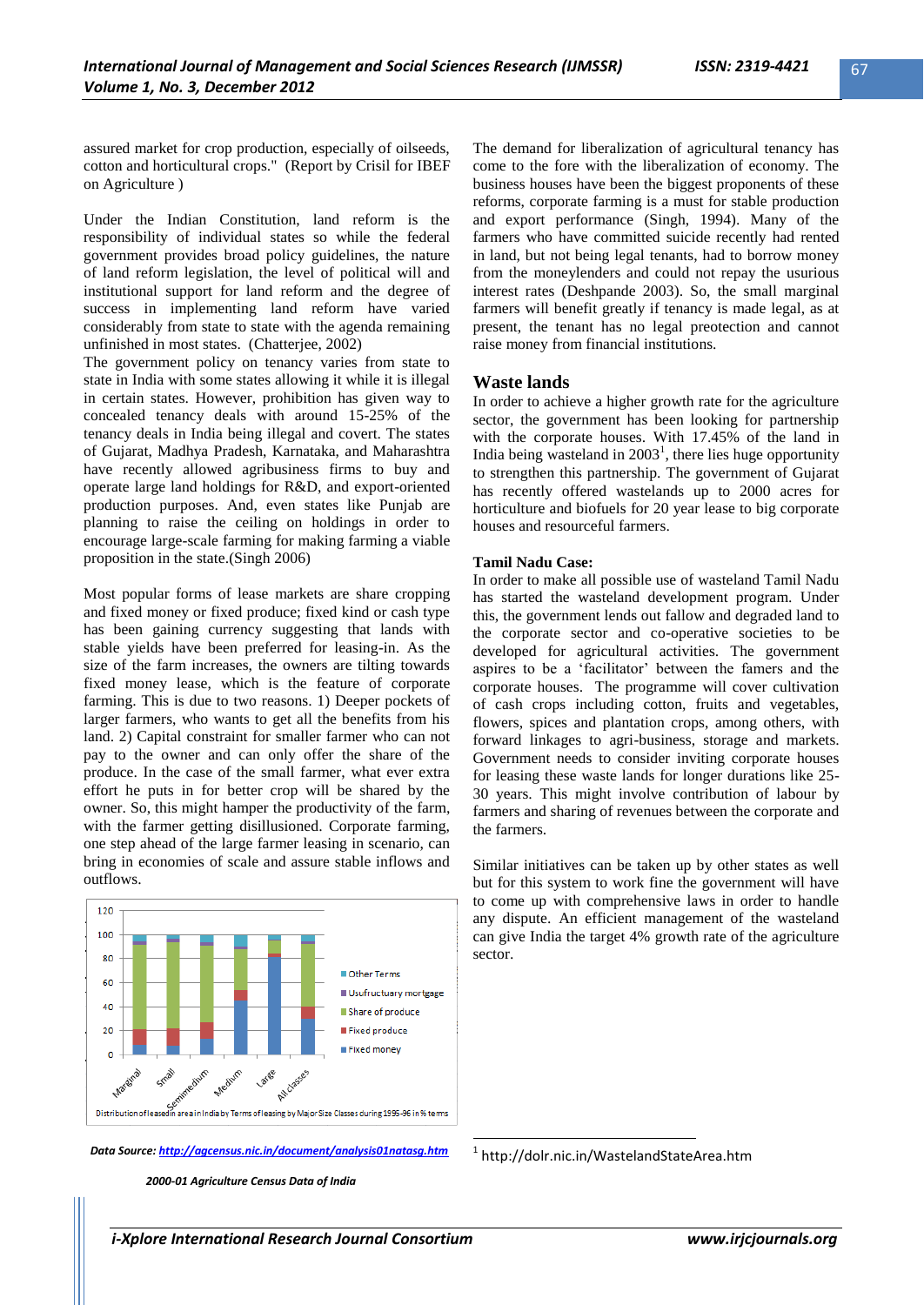

**Graph:** The area and percentage of waste land plotted state wise in India. (Data Source: [http://dolr.nic.in/WastelandStateArea.htm;](http://dolr.nic.in/WastelandStateArea.htm) Department of Land resources)

From the graph we can see that the hilly states like Jammu and Kashmir, Himachal Pradesh, Manipur, Sikkim, Uttaranchal, Arunachal Pradesh etc have high percentage of wasteland. This might be due to two major reasons. The hilly terrain in these areas makes it very difficult to use them for cultivation. Secondly, we observe that most of these areas are near the country border. Regular presence of army and war threats makes it impossible to cultivate on this land. As far as the hilly areas not very close to the border are concerned models similar to the tea plantations done in the northern parts of West Bengal can be introduced. Corporate can be invited to explore the possibility of plantation farming in these areas.

The fertile areas of the Ganga basin like Punjab, UP, Bihar and West Bengal have very low level of wastelands. Due to the fertile nature of the land, these lands are widely used for cultivation.

### **Comparison table**

| Parameter             | <b>Private Farming</b>                                    | Co-operative Farming Contract Farming                                                                                                                                |                                                                                                                                                                                                                                        | <b>Corporate Farming</b>                          |
|-----------------------|-----------------------------------------------------------|----------------------------------------------------------------------------------------------------------------------------------------------------------------------|----------------------------------------------------------------------------------------------------------------------------------------------------------------------------------------------------------------------------------------|---------------------------------------------------|
| Ownership             |                                                           | Held by private farmer Held by private farmer                                                                                                                        | Held by farmer Held by the company                                                                                                                                                                                                     |                                                   |
| <b>Risk Sharing</b>   | Entirely born by farmer Collectively born                 | group of farmers                                                                                                                                                     | by Mostly by farmer as Entirely<br>most<br>are one-sided                                                                                                                                                                               | by<br>the<br>contracts company                    |
| Ease of Credit        | Difficult among the 4 Slightly easier<br>alternatives     | <b><i>Private farming</i></b>                                                                                                                                        | than Easier as contract can be Easier<br>showed as collateral                                                                                                                                                                          | for<br>the<br>company as banks see<br>lesser risk |
| Capital               | farmer completely                                         | Has to be infused by the Group of farmers rake in Depending<br>and<br>money<br>collectively                                                                          | on<br>invest contract terms, farmer, contracting firm<br>firm invest                                                                                                                                                                   | the Entirely infused by the                       |
|                       | Farm – firm flow Many Intermediaries                      | Same as pvt farming, but Very less/no middle men No intermediaries as<br>higher bargaining power between farmers and firm directly takes the<br>due to collectivity  | firm                                                                                                                                                                                                                                   | produce                                           |
| <b>Market Access</b>  | Uncertain and difficult Better<br>to get a reliable route | than<br>farming due to higher assuming no default by farming is done by the<br>bargaining power                                                                      | private Reliable<br>the firm                                                                                                                                                                                                           | access, Fool proof access as<br>firm itself       |
| Technology            | Relatively<br>unsophisticated                             | Can try new technology Access<br>through collective funds technology inputs from technologies for higher                                                             | to to<br>the firms the state of the state of the state of the state of the state of the state of the state of the state of the state of the state of the state of the state of the state of the state of the state of the state of the | new Employs<br>latest<br>productivity             |
| Government<br>Role    |                                                           | In credit /seed inputs, in In credit /seed inputs, in In facilitating contracts, Leasing laws<br>mandis and sale (MSP) mandis and sale (MSP)                         | contract laws, credit facilitating<br>issuing                                                                                                                                                                                          | and<br>firms'<br>entry                            |
| <b>Tenancy laws</b>   |                                                           | Affect the leasing Affect the leasing                                                                                                                                | Affect farmer leases                                                                                                                                                                                                                   | Affect the firm                                   |
| Sustainability        | for<br>Hard<br>farmer<br>profitable                       | marginal Relatively better than Short term in nature, Long term in nature,<br>to remain private farmer, with affected by government affected<br>collective resources | policies government policies                                                                                                                                                                                                           | by                                                |
| <b>Social Effects</b> | No dramatic                                               | changes Unity, self sufficiency 1)Skewed contracts lead Indiscriminate                                                                                               |                                                                                                                                                                                                                                        |                                                   |
|                       | from the status quo of among<br>the society               | the<br>community                                                                                                                                                     | farmer to arm twisting of small corporate<br>farmers.                                                                                                                                                                                  | farming<br>leads<br>to<br>the                     |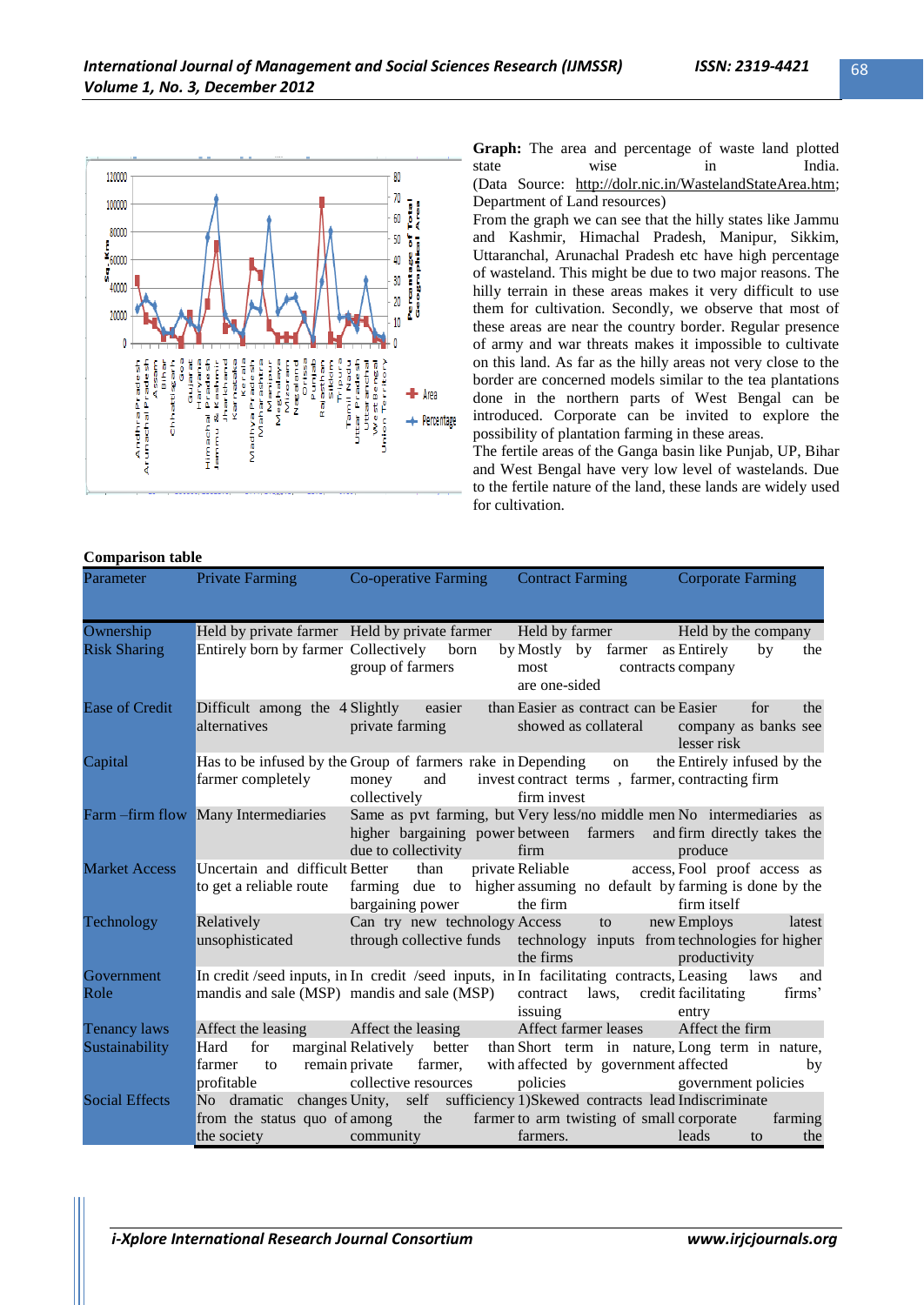|                            |                                                                                                                                                                                                                       | 2) Corporate might end suppression of smaller<br>up dictating what to players/farmers in the<br>grow and what to eat market                                   |
|----------------------------|-----------------------------------------------------------------------------------------------------------------------------------------------------------------------------------------------------------------------|---------------------------------------------------------------------------------------------------------------------------------------------------------------|
| Economic<br><b>Effects</b> | Marginal farmer might Gives a lot of bargaining Farmers might become Concentration<br>end up in vicious debt power and a great boost to too dependent. Market power to few MNCs if<br>the earnings<br>cycle endlessly | on<br>Imperfections due to used indiscriminately.<br>one-sided contracts<br>Good use of waste/<br>unutilized lands.                                           |
| Environmental<br>Impact    | be Fertility<br>Fertility<br>can<br>can<br>if<br>maintained<br>if<br>used maintained<br>judiciously<br>judiciously                                                                                                    | be<br>be Fertility of lands might Fertility<br>may<br>used be squeezed out due to maintained, due to<br>myopic view of firms long term orientation<br>of firm |
|                            | Politics Involved Have become a tool for Will be welcomed by all Government<br>votes, affected by the the sections of the society opposition for APMC opposition<br>wavering decisions of<br>different governments    | facing Might face a lot of<br>for<br>model act, brought out implementation<br>for helping contracts                                                           |

# **Conclusion**

The small and marginal farmer, is not able to invest in new technology and hence increase his productivity. His low investment capability leads to low produce, which due to lack of sufficient market access, gives him meagre income, which again leads to low investment. Thus, he is trapped in a vicious cycle of debt. Cooperative farming can help him achieve economies of scale, but the market access problem is not solved through that completely, though his bargaining power increases through this model. Contract farming addresses the problem of market access but in many cases, the contracts are too one sided. If the government takes proper care in regulating the terms of contract, in order not to make them too skewed, higher efficiencies and hence greater societal welfare can be achieved. Indiscriminate opening up of agricultural sector to corporate companies can impact the social and economic equilibrium of the country very badly. Corporate farming can be very suitable for utilizing the waste and unutilized cultivable lands of India. Proper steps have to be taken by the government for making most of the corporate farming model, that brings in technology, efficiency and sustainability.

# **Reference**

- [1] Bharti,Vivek, "Role of Private Sector in Contract Farming & Direct Procurement' GOI – FICCI Conference on APMC Model Rules,2008
- [2] Barth, C., Greene, D., King, M. and Paradis, Z.J., HLL & The New India, Strategic Planning Workshop, Institute of Design, Illinois Institute of Technology, Spring 2006.
- [3] Business Standard, APMC Act review May Abolish Mandi Tax , *Business Standard,* November 02, 2004
- [4] Chand, R. "INDIA"S NATIONAL AGRICULTURAL POLICY: A CRITIQUE" *India"s Agricultural Challenges: Reflections on Policy, Technology and Other Issues* 2002
- [5] Chatterjee, P. Land Reform in India Necessary but not Sufficient to Fight Poverty, 2002
- [6] <http://www.inwent.org/E+Z/1997-2002/de202-8.htm>
- [7] Chaudhary K. B., Agricultural Policies Impact on Indian Farmers, *The South Asian, June 01, 2007*
- [8] Chauhan.UKS, "Agricultural Marketing Reforms: Amendments in State APMC Acts/ Rules', State
- *Agriculture/ Agrl. Mktg. Ministers Conference,* 2008 [9] Deshpande.R.S, "Emerging Issues in Land Policy",ADB 2006
- [10] Economic Times, 'States to adopt news laws for contract farming", 2005
- [11]EPW, "COMPANIES AND FARMING Unlocking Growth?", Editorial, *Economic and Political Weekly,*  2002.
- [12]Ghosh,G. Corporate agriculture: The implications for Indian farmers, *Macroscan* Dec 17<sup>th</sup> 2003
- [13]Government of India. *Agricultural Statistics at a Glance 2002-03,* Economics and Statistics Division, Ministry of Agriculture, (GOI), 2004
- [14]Hazell, P.B.R. and Haggblade, S., "Rural-Urban Growth Linkages in India", *Indian Jl of Agril. Economics* 46 (4): 515-529, 1991
- [15]Jha, B. Employment, Wages and Productivity in Indian Agriculture, IEG Working Paper, Institute of Economic Growth, New Delhi, 2006
- [16]Landes, R. & Gulati, A, Farm Sector Performance and Reform Agenda, *Economic and Political Weekly*, 39(32), 3611-19, 2004.
- [17]Mohanty, S. Why not contract farming, *The South Asian,* August 26, 2007
- [18]Press Trust of India (PTI). Diversification critical for agri-sustainability: expert. The Hindu, February 5, 2006, http://www.hinduonnet.com/holnus/006200602050310.htm
- [19] Rani, S, 'Globalization and Contract Farming in India-Advantages and Problems", *Conference on Global Competition & Competitiveness of Indian Corporate*  2007